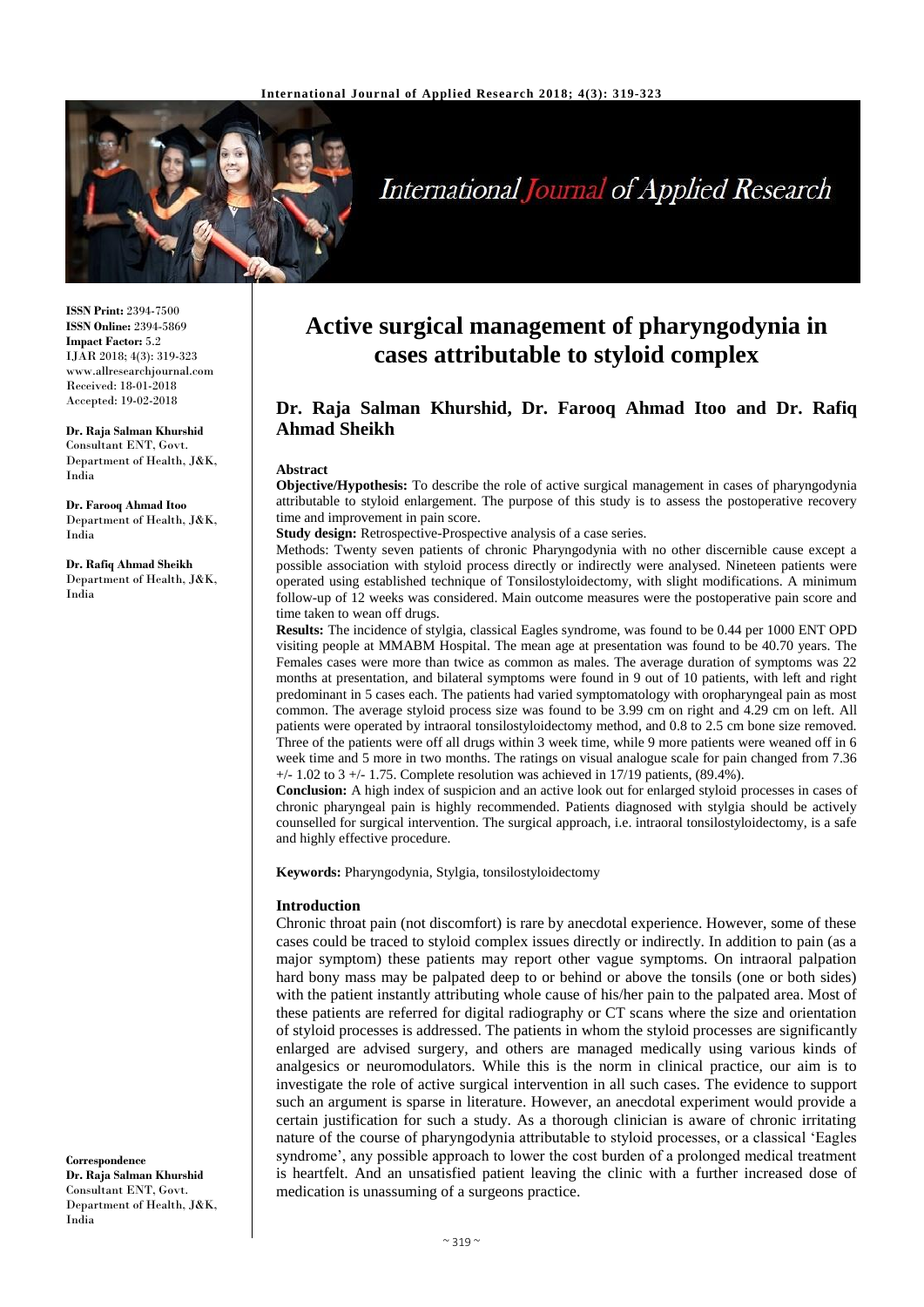Normal length of styloid process in adults can vary between 20 and  $25$  millimetres  $^{[1]}$ . Styloid processes longer than 30 mm are called elongated styloid processes (ESP)  $[2, 3]$ . The incidence of the ESP is controversial (ranges between 1.4% and 30%) in the literature  $[1, 4]$ . Sizes as long as 80.4mm are recorded and even these huge styloid processes could be asymptmatic <sup>[5]</sup>. Only small percentages (between 1% and 5%) of the patients have clinical symptoms where elongated styloid process (ESP) occasionally irritates or disrupts adjacent anatomical structures, which is called Eagle syndrome <sup>[6]</sup>. ES can occur unilaterally or bilaterally and frequently results in symptoms of dysphagia, recurrent throat pain and foreign object sensation, referred otalgia, headache, pain on rotation of the neck, dizziness, pain on extension of the tongue, pain on opening mouth, discomfort during chewing, change in voice, and a sensation of hypersalivation<sup>[7]</sup>. The differential diagnosis for ES includes cervical myofacial pain syndrome, migraine, trigeminal neuralgia, glossopharyngeal neuralgia, nervus intermedius neuralgia, nasopharyngeal mass/lesion, tonsillitis, otitis, degenerative diseases causing neck pain, psychosomatic diseases, vascular compromise (atherosclerosis), pain of dental origin, and TMJ problems [8, 9] .

Most frequently, a panoramic radiograph is used to determine whether the SP is elongated [10]. However, 3-D CT scan gives a better assessment of size and orientation and is mostly not operator dependent. H. Ozlunc *et al*., [6] have suggested cone beam (CB) CT as an alternative. CBCT allows images to be acquired with a low dose of radiation, shorter patient examination time and lower costs than conventional CT, which make its routine use practicable for oral and maxillofacial imaging and surgical procedures. The length of SP is measured from the caudal margin on the tympanic plate to the tip of the process. The ossification of SHL that joined SP is added to the measurement.

Nonsurgical treatments include reassurance, non-steroidal anti-inflammatory medications, analgesics, anticonvulsants, antidepressants and local infiltrations with steroids or anesthetic agents [2]. Patients who fail medical therapy may benefit from surgical removal of the elongated portion of the SP. This is generally accepted approach to stylgia. Our approach in this study has been slightly different, that is, to offer surgical intervention as the primary treatment method.

**Material and methods:** This study is a retrospectiveprospective analysis of patients of chronic throat pain attributable to the styloid complex. The source of our patients in the study are the ENT OPD visiting patients in MMABM Hospital, Anantnag, which is a secondary referral multispeciality hospital with a fully function ENT department. All such patients were chosen after a thorough clinical examination which failed to link such cases with any other pathology like oropharyngeal ulcers, chronic infections, oropharyngeal growth, or cervical spine pain. Palpation of tonsilar fossae in any stylgia patient evoked a typical response. In doubtful cases injection of 1-2 mL of 2% Xylocaine in the tonsilar fossae was done. Patients in whom this led to a, partial or complete, temporary cessation of discomfort were further evaluated. In earlier cases in the series digital skull x-rays were ordered as first investigation. Subsequently it was felt that a non-contrast skull base CT scan with 3-D analysis of styloid processes should be ordered in all such cases. All such patients had styloid

processes of sizes in excess of 2.9 cm and were offered surgical treatment in the form of tonsilostyloidectomy. After proper counselling most of these patients consented for the procedure.

The technique of the surgical procedure briefly described as: Under general anaesthesia tonsillectomy is done by diathermy aided subcapsular dissection method. Styloid process is palpated in the tonsilar bed and incision is made by cautery directly over it followed by retraction of tissues to expose the tip of styloid process from which the attachments are freed and periosteal elevation is attempted. Using a styloid curette or a sharp bone cutter the bone is broken as high as possible. The fossa is sutured using 2-0 vicryl and hemostasis is ensured. Post-operatively patients were managed with intravenous antibiotics, and progressively decreasing analgesic doses.

Patients whom we were able to completely wean off from analgesics were considered treated. The patients were seen at 3, 6 and 12 weeks, and were assessed for pain. The pain score was compared with the pre-operative visual analogue score.

#### **Results**

Between April, 2013 to October, 2017, 60750 new patients attended our ENT OPD. In this period, 27 patients with chronic throat pain (pharyngodynia) traced to elongated styoid process (ESP) as the origin were picked by us. This gives an incidence of 0.44 per 1000 OPD patients. All of these patients were counselled for surgery, but only 19 patients gave their consent. We have done a detailed analysis of these 19 patients in the present report. The remaining 8 patients are still on our follow up. (Table 1)

| Table 1 |                         |              |  |
|---------|-------------------------|--------------|--|
|         | Operated   Non-operated | <b>Total</b> |  |
| Q       |                         |              |  |

The youngest patient in our study is 25 years old and oldest is 55 years. (Table 2)

**Table 2**

| 1 U.J.V 21 |                 |  |  |
|------------|-----------------|--|--|
| Age group  | No. of patients |  |  |
| 21-30      |                 |  |  |
| $31-40$    |                 |  |  |
| 41-50      |                 |  |  |
| $51-60$    |                 |  |  |

The mean age of our patients is 40.70 years. The male to female ratio in our study group was 1:2.1, with 13 patients in study group being females. (Table 3)

| Table 3 |  |                                    |  |
|---------|--|------------------------------------|--|
|         |  | Males   Females   Total (Operated) |  |
|         |  | 19                                 |  |

The average duration of symptoms at the presentation to our OPD is 22 months (about 2 years). Bilateral pharyngeal pain (bilateral ES) was noted in 9 out of 19 patients, with the right and left sided predominant symptoms in 5 patients each.

The presentation symptoms were intraoral pain (in all patients) with occasional burning sensations (in 7 patients), temporal region pain (noted in 4 patients), pain in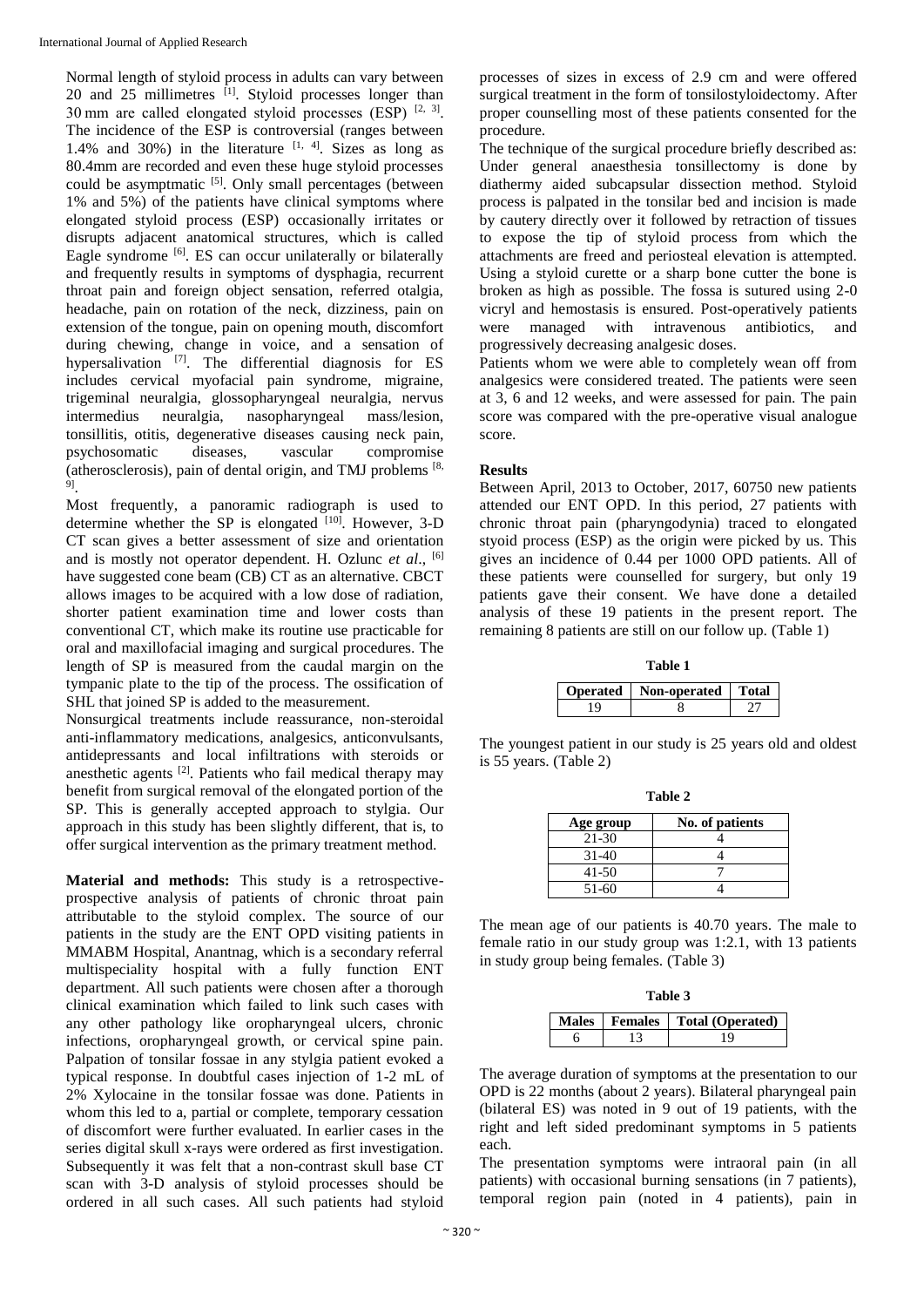submandibular and infra-auricular region (reported by 3 patients), dizziness (in 2 cases), neck pain, earache, and pressure sensation inside the mouth (as mentioned by 1 patient each). One of the patients reported pain aggravation on chewing and swallowing, and another one due to neck movements. One of the patients also reported a few fainting episodes. (Table 4)

| וחו<br>Æ |  |
|----------|--|
|          |  |

| Symptoms:                    | No. of patients             |
|------------------------------|-----------------------------|
| Intraoral pain               | 19                          |
| Intraoral burning sensation  |                             |
| Temporal region pain         |                             |
| Submandibular region pain    | 3                           |
| Infra-auricular pain         | 3                           |
| <b>Dizziness</b>             | $\mathcal{D}_{\mathcal{L}}$ |
| Neck pain                    |                             |
| Earache                      |                             |
| Pressure sensations in mouth |                             |

Multiple ENT doctor visits were reported by 11 patients in the study group and 7 patients had visited psychiatrists. Two patients had undergone tooth extractions for the same symptoms with no relief. One of the patients in the study group had undergone a surgery for cervical rib.

The mean styloid process size of the 38 processes measured in the study group is 4.14 cm, with the right processes 3.99 cm and left processes 4.29 cm average size. The smallest process that was operated upon in this series is 2.9 cm and the largest one is 5.19 cm.

Bilateral tonsillectomy alongwith removal of styloid processes broken as high as possible in each case was done,

with removed bone size ranging from 0.8 to 2.5 cm in length.

Three of the patients were off all drugs within 3 week time, while 9 more patients were weaned off in 6 week time and 5 more in two months. But two patients continue to take analgesics off and on. (Table 5)

| 'able |  |
|-------|--|
|-------|--|

| No. of patients | Time required to wean off drugs |
|-----------------|---------------------------------|
|                 | 3 weeks                         |
|                 | 6 weeks                         |
|                 | 9 weeks                         |
|                 | NΑ                              |

The ratings on visual analogue scale for pain changed from 7.36  $+/- 1.02$  to 3  $+/- 1.75$ . One patient showed a marginal increase in pain postoperatively with no improvement. This patient had an anomalous cervical rib also which was operated previously and she was in obvious distress. On further queries she was not able to relate the origin of the pain clearly.

Out of the 8 non-operated patients, 4 patients are on Carbamazepine 200 mg TID, 3 patients are on Gabapentin 300 mg BID and one patient is on Gabapentin plus Nortriptiline 25 mg OD.

Statistics: Visual analogue pain score was documented pre and post operatively. Our hypothesis was that postoperatively the VAS rating changes significantly. The change in the score at 3 months was the end point for calculation of average scores with standard deviations. P value was calculated using t score calculator online. (Table 6a, 6b)

| Table 6a |  |
|----------|--|
|----------|--|

|    | <b>Pre-operative</b> | Post-operative   | <b>VA Rating</b> |    | <b>Pre-operative</b> | Post-operative   | <b>VA Rating</b> |
|----|----------------------|------------------|------------------|----|----------------------|------------------|------------------|
|    | <b>VA Rating</b>     | <b>VA Rating</b> | at 3 months      |    | <b>VA Rating</b>     | <b>VA Rating</b> | at 3 months      |
|    | 8/10                 | 2/10             | -6               | 11 | 6/10                 | 3/10             | $-3$             |
| C  | 7/10                 | 2/10             | $-5$             | 12 | 8/10                 | 4/10             | -4               |
| 3  | 7/10                 | 1/10             | -6               | 13 | 6/10                 | 1/10             | $-5$             |
| 4  | 8/10                 | 9/10             | $^{+1}$          | 14 | 7/10                 | 2/10             | $-5$             |
| 5  | 8/10                 | 3/10             | $-5$             | 15 | 6/10                 | 2/10             | -4               |
| 6  | 9/10                 | 5/10             | -4               | 16 | 6/10                 | 3/10             | $-3$             |
| ⇁  | 7/10                 | 1/10             | -6               | 17 | 9/10                 | 4/10             | $-5$             |
| 8  | 8/10                 | 3/10             | $-5$             | 18 | 6/10                 | 2110             | -4               |
| 9  | 8/10                 | 4/10             | $-4$             | 19 | 9/10                 | 3110             | -6               |
| 10 | 7/10                 | 3/10             | -4               | 20 |                      |                  |                  |

**Table 6b**

| Preoperative Statistical Mean with Standard deviation of | Postoperative Statistical Mean with Standard deviation |
|----------------------------------------------------------|--------------------------------------------------------|
| VAR out of 10                                            | of VAR out of 10                                       |
| $7.36 + - 1.02$                                          | $3 + (-1.75)$                                          |

P value < 0.00001.

Since the p value is  $<$  than 0.005, it is deemed significant.

#### **Discussion**

The population catered by our hospital is poorly defined in location, so it was not possible for us to calculate the incidence and prevalence ratios appropriately. However, in terms of the OPD visiting people the incidence of symptomatic Elongated Styloid Process is roughly 0.44 per 1000 ENT OPD patients in our set-up. According to W. W. Eagle, the incidence of Eagles syndrome varies among populations, but its main incidence is 4% in general population [1]. This correlates well with other studies noting

the incidence of symptomatic elongated styloid process to be 4% [2]. But overall the incidence of ESP is 1.4% to 3%, and about  $1\%$  to 5% of these are said to be symptomatic  $[6]$ . With this in mind our study has covered a lot less number of such cases and as such a lot needs to be done in emphasizing the need of active lookout of this condition in our population.

According to some researchers there is no relation to gender in such cases [11]. Others have shown higher incidence in female population  $[12]$ . In our study we found that the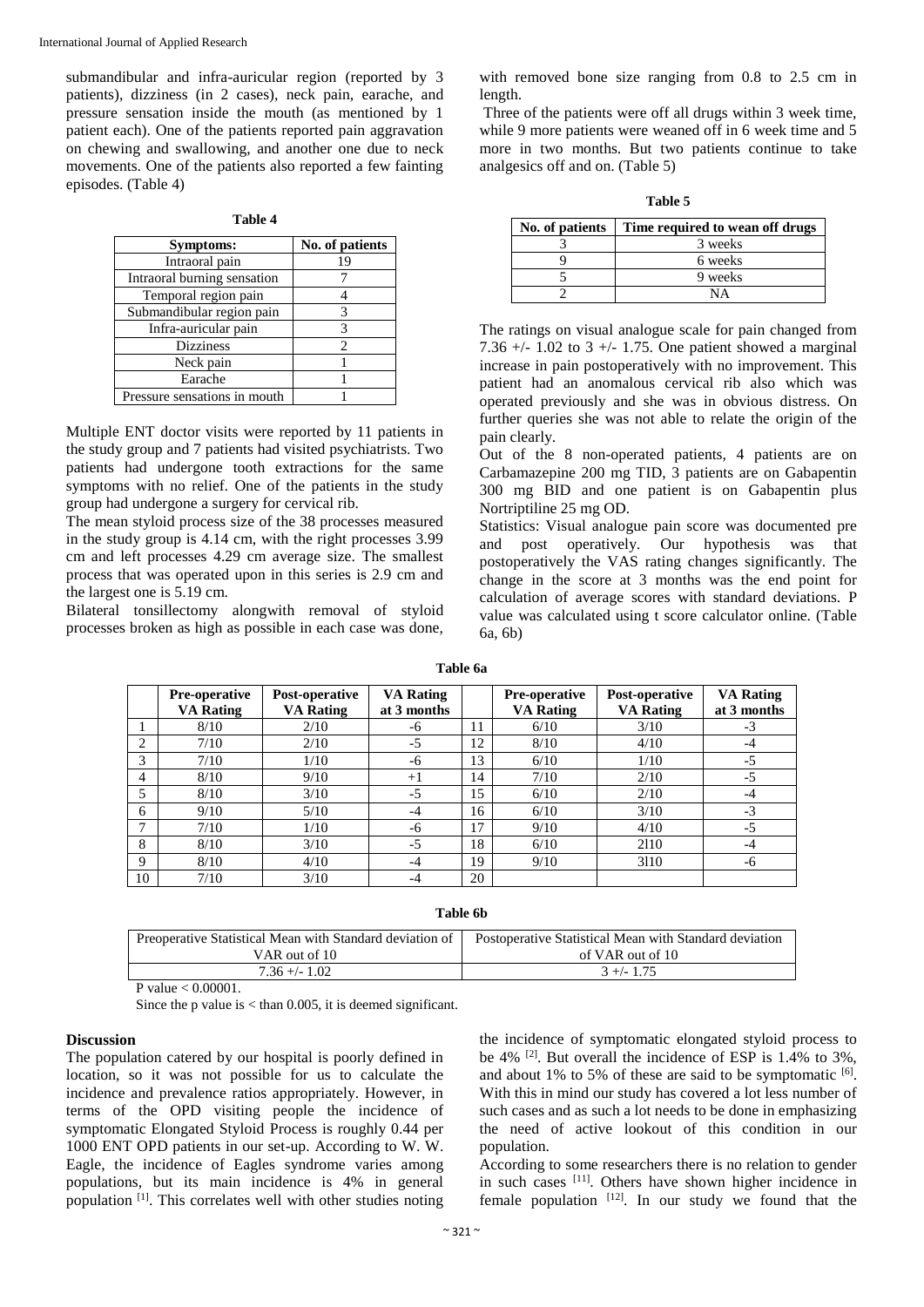females are more than twice more likely to be affected by this condition.

The incidence is reported to be higher in age group 30-40 years according to some studies, while others report it to be higher in age more than 50 years  $[2 13]$ . In the present series we found it to be almost equally distributed in  $3<sup>rd</sup>$ , 4<sup>th</sup> and 6<sup>th</sup> decade, with a marginal increase in the  $5<sup>th</sup>$ . It seems that the calcification of stylohoid ligament with ageing which adds to the length of styloid process is an aiding factor for the symptoms to appear.

There is no side preference in this condition, and it is most likely to be bilateral. However, symptoms could be more on one side than another (asymmetrical pattern), which is a common clinical finding. In their studies, Thot *et al*., who studied on the anatomy of styloid process had found that the average styloid process length is 1.49 cm on the right and 1.52 cm on the left  $[14]$ . Although they studied the general population, in the symptomatic cases as in the present contest it seems to correlate (3.99 cm on right vs 4.29 on left).

Non-contrast CT scan with 3D reconstruction to find about the size and orientation of the styloid processes is a sufficient investigation for the suspected cases. Recently some researchers have proposed 3-D Cone beam CT as the more preferred investigation [6]. If there is any clinical evidence of carotid compression then CT or MR angiography may be ordered [15].

Although initially patients are managed medically, but surgical management is the more accepted approach. For the conservative management, use of steroids, local anaesthesia, and drugs like carbamazepine have all been tried [16]. The most satisfactory and effective treatment is surgical shortening of the styloid process through either an intraoral or external approach  $\left[17\right]$ . For the surgical excision, both intraoral and extraoral approaches have been tried. Extraoral approach offers the advantage of a good view and that the major vascular complication chances are inhibited. But cosmetic satisfaction is low with such an approach and it takes a longer OT time. There are no such issues in intraoral approach <sup>[18]</sup>. Although tonsilostyloidectomy seems to be a commoner technique, but other novel techniques have been tried [19]. We favour a straight forward intraoral approach for the styloid excision. It has been reported to be safe as the carotid space is mostly not breached, and also the operating time is sufficiently less <sup>[20]</sup>. We did tonsillectomy in all cases to aid in better exposure and avoid any future tonsilar space infections.

We found a significant improvement in the symptoms, i.e. oropharyngeal pain, of the patients after surgery. The selfscoring of pain by the patients offered us a means of pain assessment and documentation. On the visual analogue scale all the patients, except one, reported improvement. Zinnuroglu M. *et al* reported that the visual analogue scale scores decreased significantly after the surgical excision of elongated styloid processes (from  $6.7 +/- 2.3$  to  $2.1 +/- 1.8$ ), and all the complaints except for headache had diminished  $(P<.05)$ <sup>[21]</sup>. In the present study the rating improved from 7.36 +/- 1.02 to 3 +/- 1.75 (*p*<0.005)

We do not recommend the conservative way of managing the stylgia patients, i.e. with medications like analgesics or neuromodulator drugs. In our view such an approach is illogical as it does not address the causative factor of the condition. Medical management could be prescribed for patients till they are prepared for the surgery, or it could be

offered to patients who refuse surgery altogether after all the efforts to counsel the patient are exhausted. We used our own experience with earlier patients as a model and evidence. Patients were made to talk to operated ones as a further motivation. The evidence in support of active surgical management in stylgia in literature is unquestionable. And the surgical excision of styloid process is safe and not fraught with any significant complications.

#### **Conclusion**

A high index of suspicion and an active look out for enlarged styloid processes in cases of chronic pharyngeal pain is highly recommended. Patients diagnosed with stylgia should be actively counselled for surgical intervention. This is done to prevent moribund use of analgesics and other medications which does not treat the disease but only prolong the associated miseries. Besides the surgical approach, i.e. intraoral tonsilostyloidectomy is a safe and highly effective procedure.

#### **References**

- 1. Eagle WW. Elongated styloid process. Further observations and a new syndrome, Archives of Otolaryngology. 1948; 47(5):630-640,
- 2. Prasad KC, Kamath MP, Reddy KJM, Raju K, Agarwal S. Elongated styloid process (Eagle's syndrome): a clinical study, Journal of Oral and Maxillofacial Surgery. 2002; 60(2):171-175.
- 3. Jung T, Tschernitschek H, Hippen H, Schneider B, Borchers L. Elongated styloid process: when is it really elongated? Dentomaxillofacial Radiology. 2004; 33(2):119-124,
- 4. Wang Z, Liu Q, Cui Y, Gao Q, Liu L. Clinical evaluation of the styloid process by plain radiographs and three-dimensional computed tomography, Journal of Clinical Otorhinolaryngology. 2006; 20(2):60-63,
- 5. Emrah S, Ahmet A, Ahmet Ercan S, Nıhat A. Case Report-An Asymptomatic and Overelongated Styloid Process Case Reports in Dentistry, Article ID 7971595, 2017.
- 6. Haluk O, Burcu E, Ufuk T, Ahmet E. Cone-beam computed tomographic evaluation of styloid process: A retrospective study of 208 patients with orofacial pain. Head Face Med. 2014; 10:5.
- 7. Beder E, Ozgursoy OB, Ozgursoy SK, Anadolu Y. Three-dimensional computed tomography and surgical treatment for Eagle's syndrome. ENT J. 2006; 85:443- 445.
- 8. Mayrink G, Figueiredo EP, Sato FR, Moreira RW. Cervicofacial pain associated with Eagle's syndrome misdiagnosed as trigeminal neuralgia. Oral Maxillofac Surg. 2012; 16:207–210. doi: 10.1007/s10006-011- 0276-7.
- 9. Dunn-Ryznyk LR, Kelly CW. Eagle syndrome: a rare cause of dysphagia and head and neck pain. JAAPA. 2010; 23:28, 31, 32, 48.
- 10. Kursoglu P, Unalan F, Erdem T. Radiological evaluation of the styloid process in young adults resident in Turkey's Yeditepe University faculty of dentistry. Oral Surg Oral Med Oral Pathol Oral Radiol and Endod. 2005; 100:491-494.
- 11. Lins CC, Tavares RM, Silva CC. Use of digital panoramic radiographs in the study of styloid process